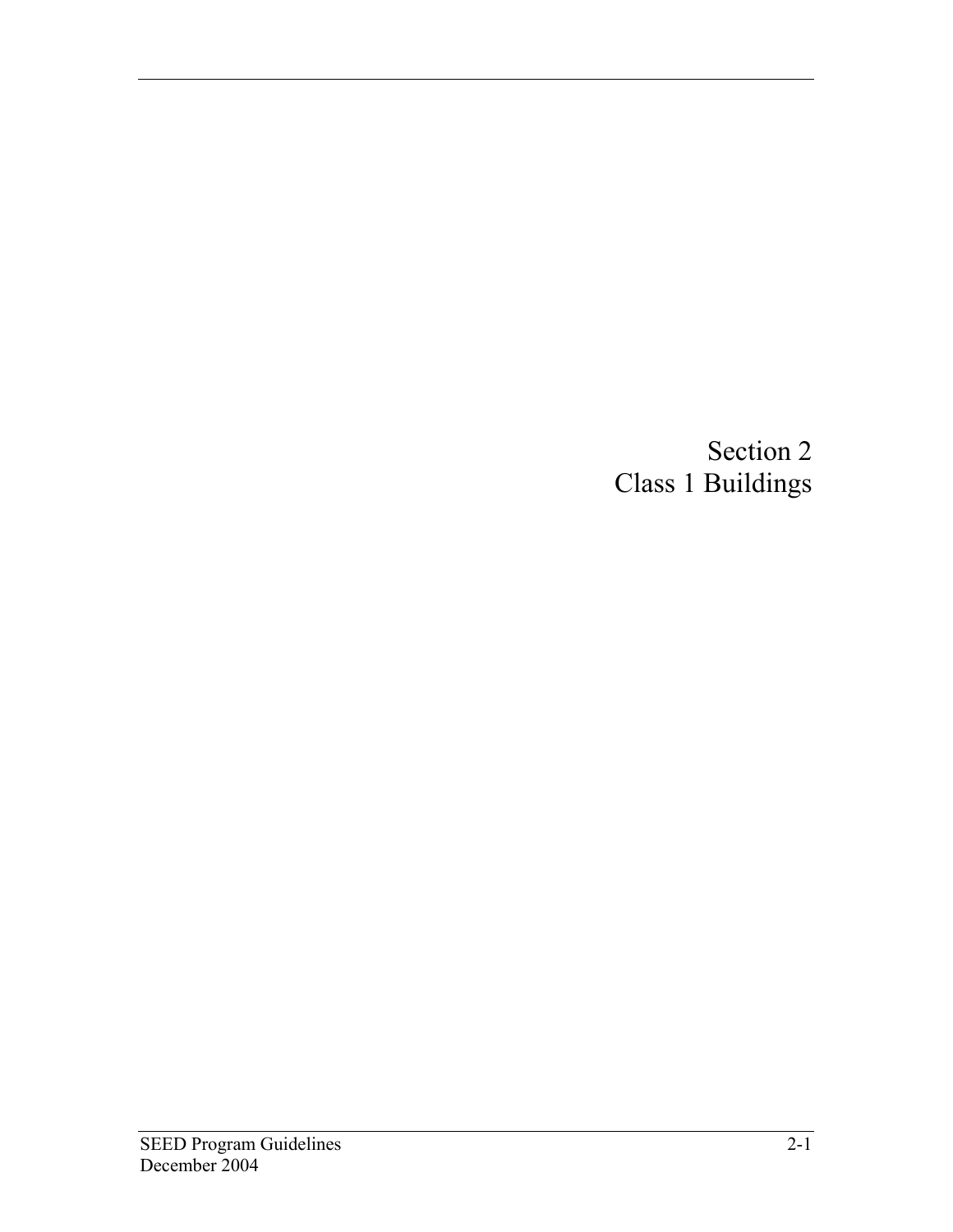This section lists the procedures for Class 1 projects to comply with ORS 276.900 to 276.915 and OAR 330-130-0010 to 0080.

## **I. PRE-DESIGN OR PROGRAMMING PHASE**

|        | <b>CHECKLIST</b>                                                                                          |
|--------|-----------------------------------------------------------------------------------------------------------|
| □      | Project Notification Form sent to Department of Energy                                                    |
| □      | <i>Before</i> the Design Team has been selected, SEED program<br>language is included in A&E services RFP |
| $\Box$ | After Design Team is established, Project Contact Form sent to<br>Department of Energy                    |
| $\Box$ | Interagency Agreement completed and signed (if desired)                                                   |
| □      | Energy Analyst Qualifications Form submitted to ODOE                                                      |
| $\Box$ | <b>Energy Analyst hired</b>                                                                               |
| □      | Integrated Design Approach discussed                                                                      |
| □      | Energy Programming and Design Intent Checklist reviewed                                                   |

### **1. Agency Contact and Project Notification**

The Agency needs to appoint the Agency Contact who is responsible for the coordination of all SEED related business with the Department of Energy, i.e. project notifications, interagency agreements, invoice and payment, project coordination, guideline updates, advisory.

When the building class has been determined during the pre-design or programming phase of a building project, complete the *Project Notification Form* and send it to the Department of Energy. Also complete the *Project Contact Form* and send it to the Department of Energy and the Design Team. Both forms can be found in Appendix G.

### **2. Interagency Agreement**

The Agency and the Department of Energy may complete and sign an interagency agreement. The interagency agreement identifies the services to be provided by the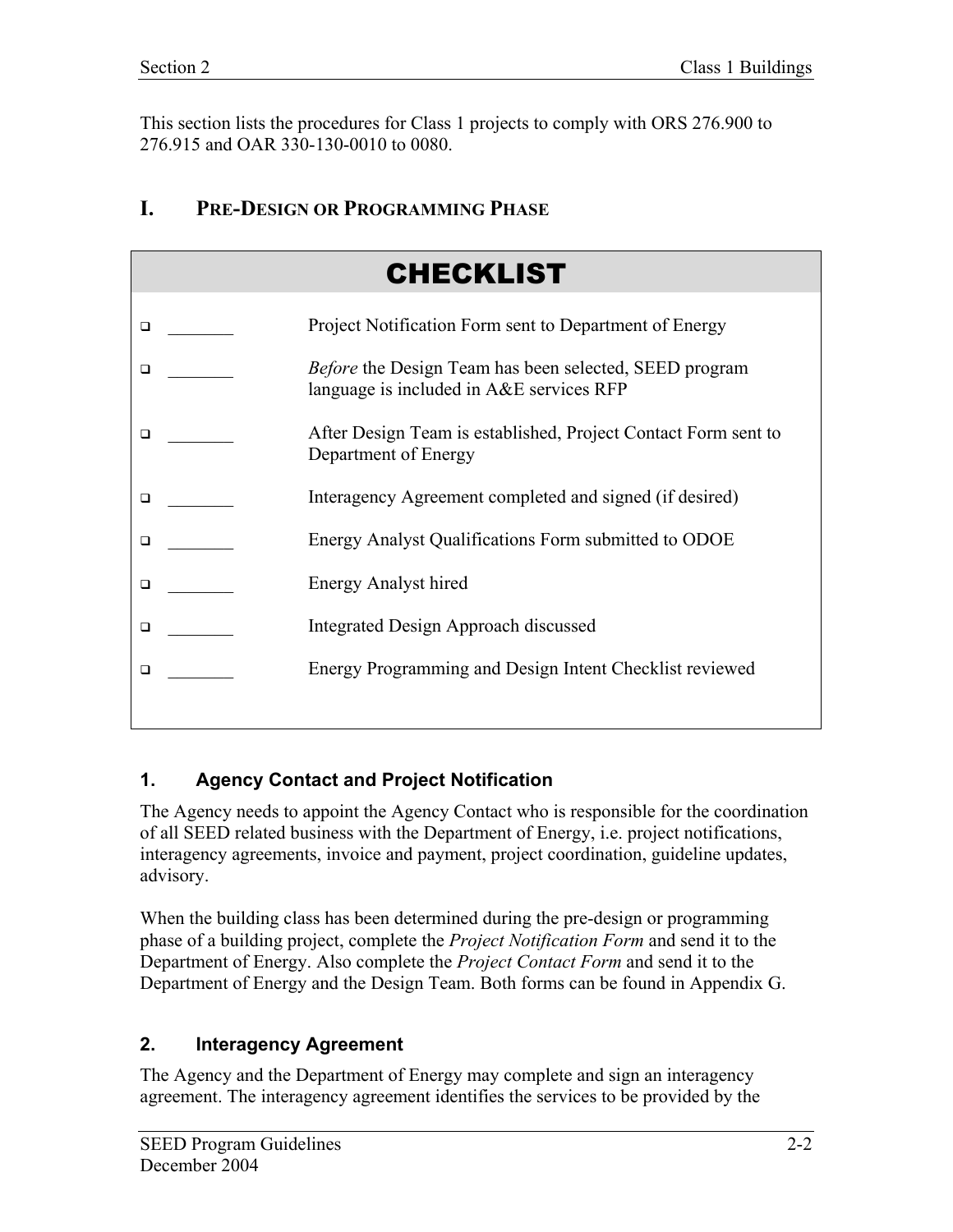Department of Energy under the SEED Program, the responsibilities of the Agency and the related statement of work.

### **3. Hiring A&E: Request for Proposal and Contract**

When selecting a Design Team, the request for proposal (RFP) and the contract's Statement of Work have to include a reference to the SEED process, to the goal of 20% or better than the state building code, and to the "model of energy efficiency." It is expected that this will help make energy efficiency an integral part of the design process from the early phase of pre-design to the time that the building is monitored during occupancy.

The Department of Energy has developed *model language* the Agency may use in the request for proposals and the contract for architectural and engineering services. This model language can be found in Appendix D. Upon request, the Department of Energy will review or comment on the RFP, contract, or energy qualifications of proposals.

## **4. Agency Guidance and Energy Analyst**

The Agency provides energy conservation guidance to the Design Team. Guidance includes these *SEED Program Guidelines* and direction for complying with OAR 330- 130.

The Agency hires an Energy Analyst who meets the requirements shown in Appendix C: *Energy Analyst Qualifications*.

The Energy Analyst will be responsible for the preparation of the building energy analysis and the Energy Analysis Report. The analyst will be under the direction of a professional engineer or licensed architect who reports to the project architect or Agency.

### **5. Initial Meeting**

The Agency Contact coordinates, with the Department of Energy, the set-up of the Initial Meeting early in the Pre-design or Programming phase of a building project. During this Initial Meeting, the scope of the project will be discussed and the role of the Department of Energy will be defined. Preliminary discussions regarding the project design, *energy goals of the project (20% or better than code),* the design criteria, the integrated energy design approach, the modeling approach, the Energy Systems Performance Verification Plan and construction schedule may also take place.

### **6. Programming**

Early design decisions can have a significant impact on building energy use. To address energy opportunities at this early design phase a programming and design intent energy checklist has been developed, which is located in Appendix G. The Programming Team should work through the checklist worksheets and fill in project information as the design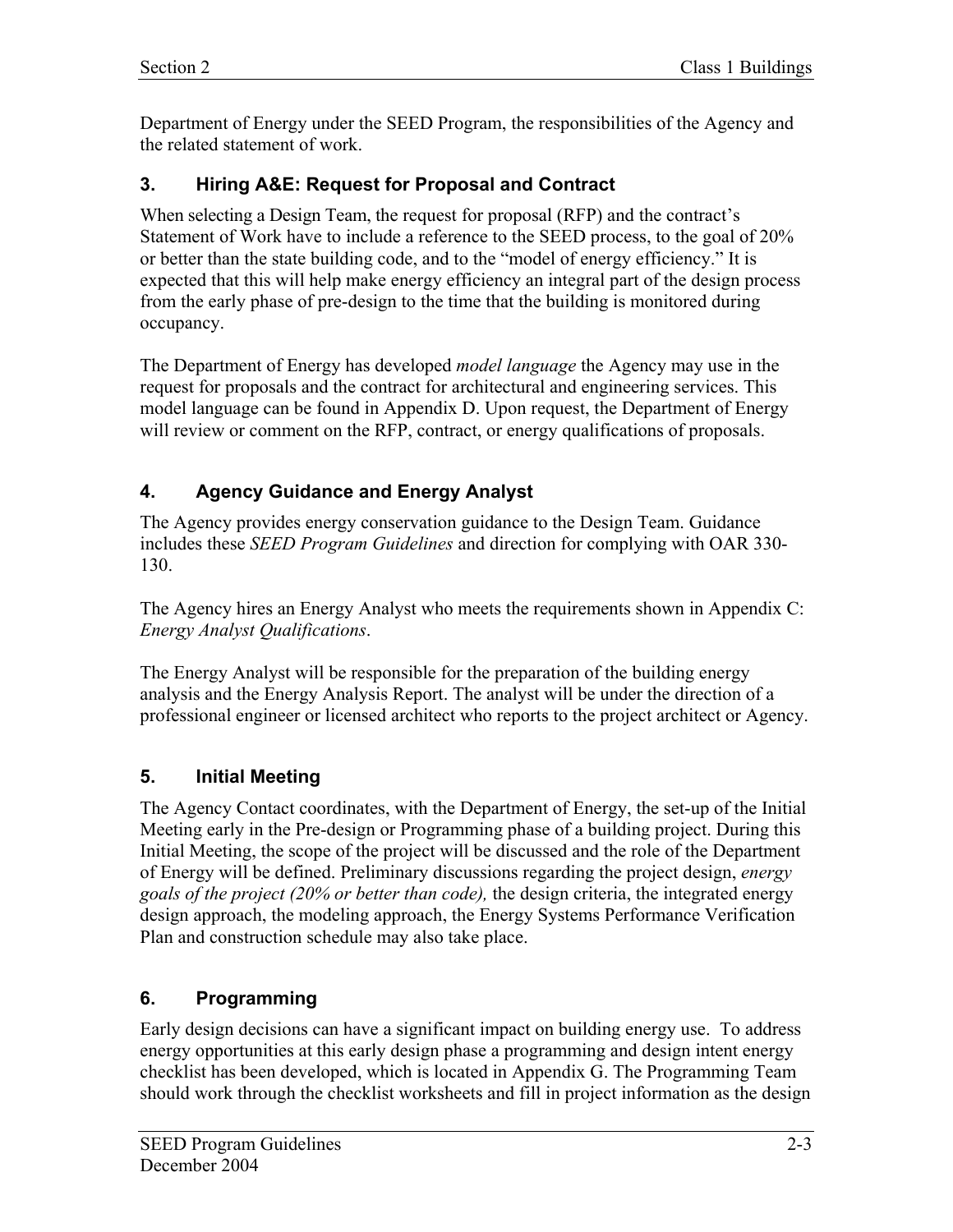evolves. This information should be documented in preparation for the Energy Planning Session, as discussed under Schematic Design phase requirements.

# **II. SCHEMATIC DESIGN PHASE**

| <b>CHECKLIST</b>                                                                    |
|-------------------------------------------------------------------------------------|
| <b>Energy Planning Session held</b>                                                 |
| Scoping Process Information Checklist submitted two weeks<br>before Scoping Meeting |
| Scoping process completed                                                           |

## **1. Energy Planning Session**

The Energy Planning Session builds on the work discussed at the Initial Meeting held during the Pre-design or Programming phase (see step 5 above). Early in the Schematic Design phase, the Agency, Design Team, Department of Energy, and Energy Analyst meet to further define the project design, energy goals of the project, the design criteria, construction schedule, the modeling approach, and the Energy Systems Performance Verification Plan.

To help facilitate making facilities "models of energy efficiency" as required by law, the Agency and its Design Team are encouraged to use the principles of the integrated energy design approach.

# **2. Modeling Approach**

The modeling approach needs to be discussed in detail during this phase and may actually include some preliminary "shoebox" modeling. Appendix I shows the energy analysis requirements that include a description of the modeling guidelines.

To eliminate confusion about calculating the impact of the energy conservation measures, it is important to clearly establish the definition of the "Proposed Baseline building," the "SEED building" and the "Code building." Appendix I describes these definitions in detail.

# **3. Preliminary Investigation**

The Agency, Design Team, and the Energy Analyst conduct a preliminary project investigation during the Schematic Design phase. The team develops a suggested ECM list to capture significant opportunities for building energy savings. The *Scoping Process*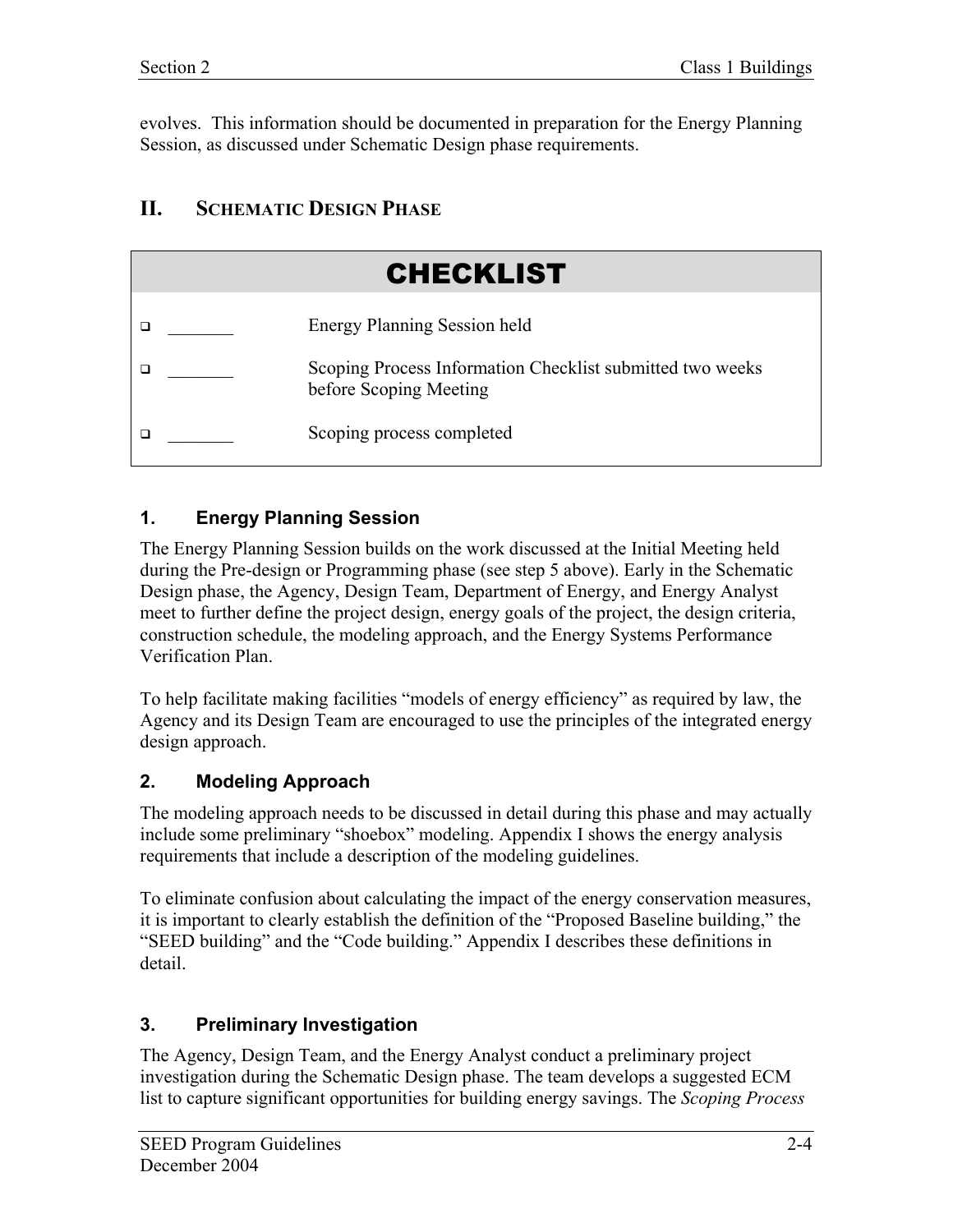*Information Checklist*, included in Appendix G, must be completed and submitted two weeks before the scoping meeting and should be available before the energy analysis is conducted.

### **4. Scoping Meeting**

At the Scoping Meeting, the Department of Energy, the Agency, the Design Team, and the Energy Analyst shall select the ECMs for analysis. When identifying ECMs, each major energy-use category shall be considered for analysis. If needed, further refinement of the modeling effort will be discussed and decided upon. The participants will:

- Review administrative rules, statutes, and SEED Program Guidelines. Discuss any questions about the program.
- Discuss project schedules, such as estimated dates for completion of energy analysis, completion of construction documents, bid advertisement, beginning of construction, and completion of construction.
- Review the building program, site conditions, building plans, construction budgets, and other constraints.
- Discuss baseline assumptions and compliance with state energy codes.
- Review the ECM Checklist including ECMs included in the baseline, ECMs not applicable to the project and ECMs slated for further analysis. Discuss the modeling program proposed for use and its ability to model the Baseline Building and proposed ECMs.
- Discuss energy rates and projected energy costs for the facility. Discuss any nonstandard energy rates, such as central plant steam or chilled water.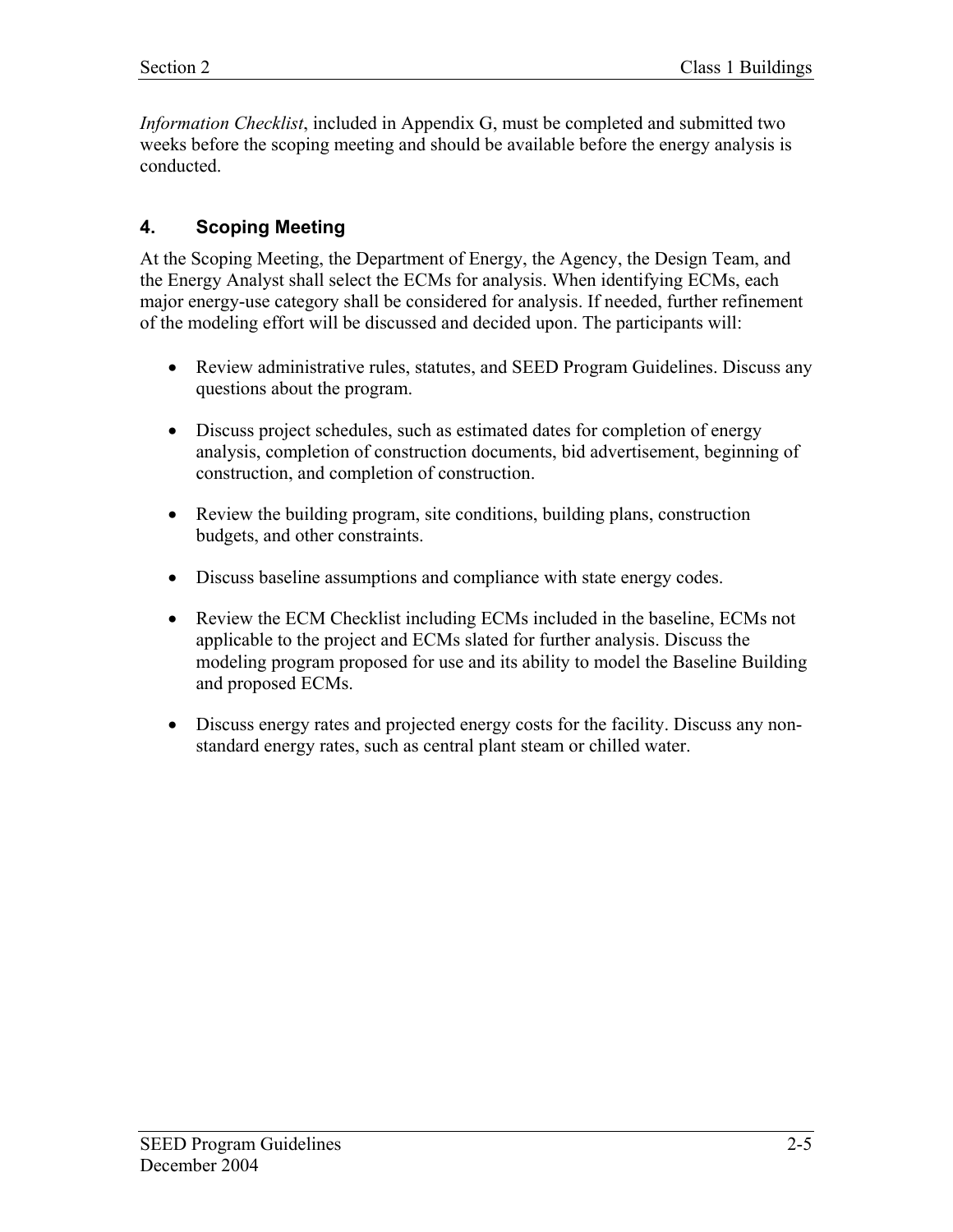# **III. DESIGN DEVELOPMENT PHASE**

| <b>CHECKLIST</b> |  |                                                                                                   |  |  |
|------------------|--|---------------------------------------------------------------------------------------------------|--|--|
|                  |  | Baseline and individual ECM analysis completed                                                    |  |  |
|                  |  | Metering Plan included in Energy Analysis Report                                                  |  |  |
|                  |  | Preliminary Energy Analysis Report submitted                                                      |  |  |
|                  |  | Received the Department of Energy's written comments on the<br>Preliminary Energy Analysis Report |  |  |
|                  |  | ECM review meeting held (Optional)                                                                |  |  |
|                  |  | Final Energy Analysis Report submitted                                                            |  |  |
|                  |  |                                                                                                   |  |  |

# **1. Proposed SEED Building and ECM Analysis**

The Energy Analyst will use the building model for the analysis of the proposed SEED building and the individual ECM analysis. Appendix I describes the energy analysis requirements in detail.

# **2. Metering Plan**

The Agency, in consultation with the Energy Analyst, the Design Team, and the Department of Energy will discuss and specify what types of meters are to be installed and what system is to be used to monitor the building's energy use. The Agency is encouraged to install sub-metering on major energy using equipment or systems. This Metering Plan shall be incorporated in the Energy Analysis Report and the Energy Systems Performance Verification Plan. Guidelines for such a Metering Plan are shown in Appendix F.

# **3. Submittal of the Preliminary Energy Analysis Report**

The Energy Analyst completes the *Preliminary Energy Analysis Report*, which provides adequate material to review each ECM for individual cost effectiveness. It includes draft Sections 2, 3, and 4 of the *Final Energy Analysis Report* (see Appendix H for format).

The *Preliminary Energy Analysis Checklist* (in Appendix G) must be completed and submitted with required information two weeks before the ECM review meeting. If the Department of Energy does not receive all listed items eight business days before the meeting, the meeting will be rescheduled.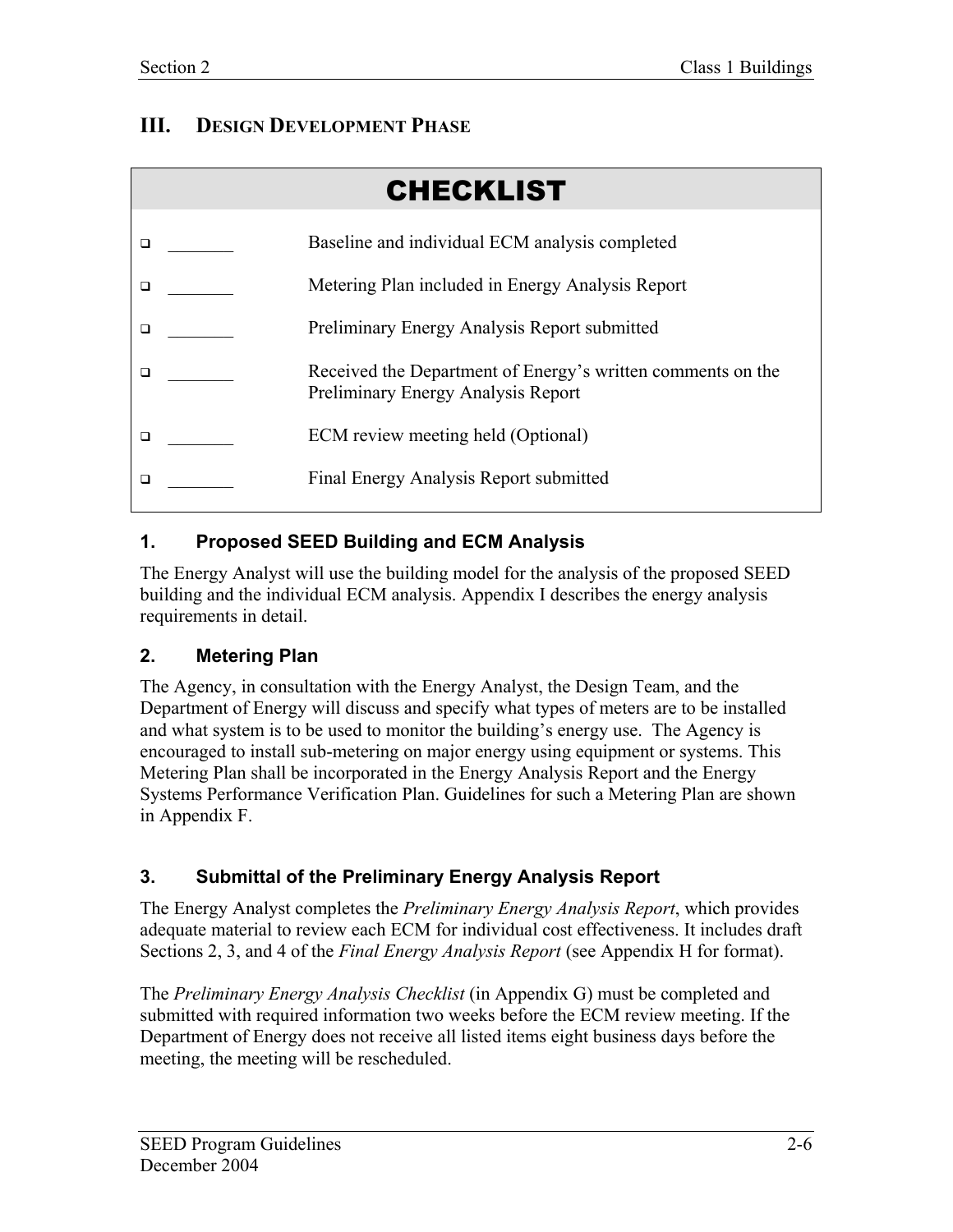The Department of Energy reviews the *Preliminary Energy Analysis Report* and provides written comments to the Agency and the Energy Analyst within 10 working days.

**Note:** The building model input and output and the individual ECM models must be submitted in electronic form on CD-ROM and need not be printed as part of the report.

### **4. ECM Review Meeting**

The Agency, Design Team, Energy Analyst, and the Department of Energy attend the ECM Review Meeting to discuss the recommended ECM package The Agency Contact must have authority for ECM selection and knowledge of building maintenance. During the meeting, the participants will:

- Review the building model. Discuss assumptions, code issues, modeling problems, and solutions. Discuss the predicted energy use and cost by category. Discuss the projected energy use index (Btu per square foot per year) and make sure that it meets the 20% below code requirements of the SEED rules. Compare the projected energy use with similar buildings.
- Briefly discuss ECMs eliminated with cost-effective analysis.
- Discuss the ECMs that are individually cost effective.
- Discuss the preliminary ECM cost-effectiveness analysis for each ECM.
- Review Agency comments regarding maintenance, reliability, comfort, operation, and aesthetics.
- Discuss the basis for elimination of any cost-effective ECMs. The Energy Analyst will document these eliminations in the final report.
- Discuss the recommended ECM package. Discuss the packaging and model approach that the Energy Analyst used in finding the optimal ECM package.
- Discuss ECM funding sources for state agencies.
- Discuss the Energy Systems Performance Verification Plan.
- Discuss the Metering Plan.

### **5. Submittal of the Final Energy Analysis Report**

The Agency and Design Team incorporate the cost-effective *ECM Package* into the final design. The Energy Analyst conducts the final energy analysis. The Energy Analyst completes and submits the *Final Energy Analysis Report* to the Agency and the Department of Energy. The required information to be contained in the *Final Energy*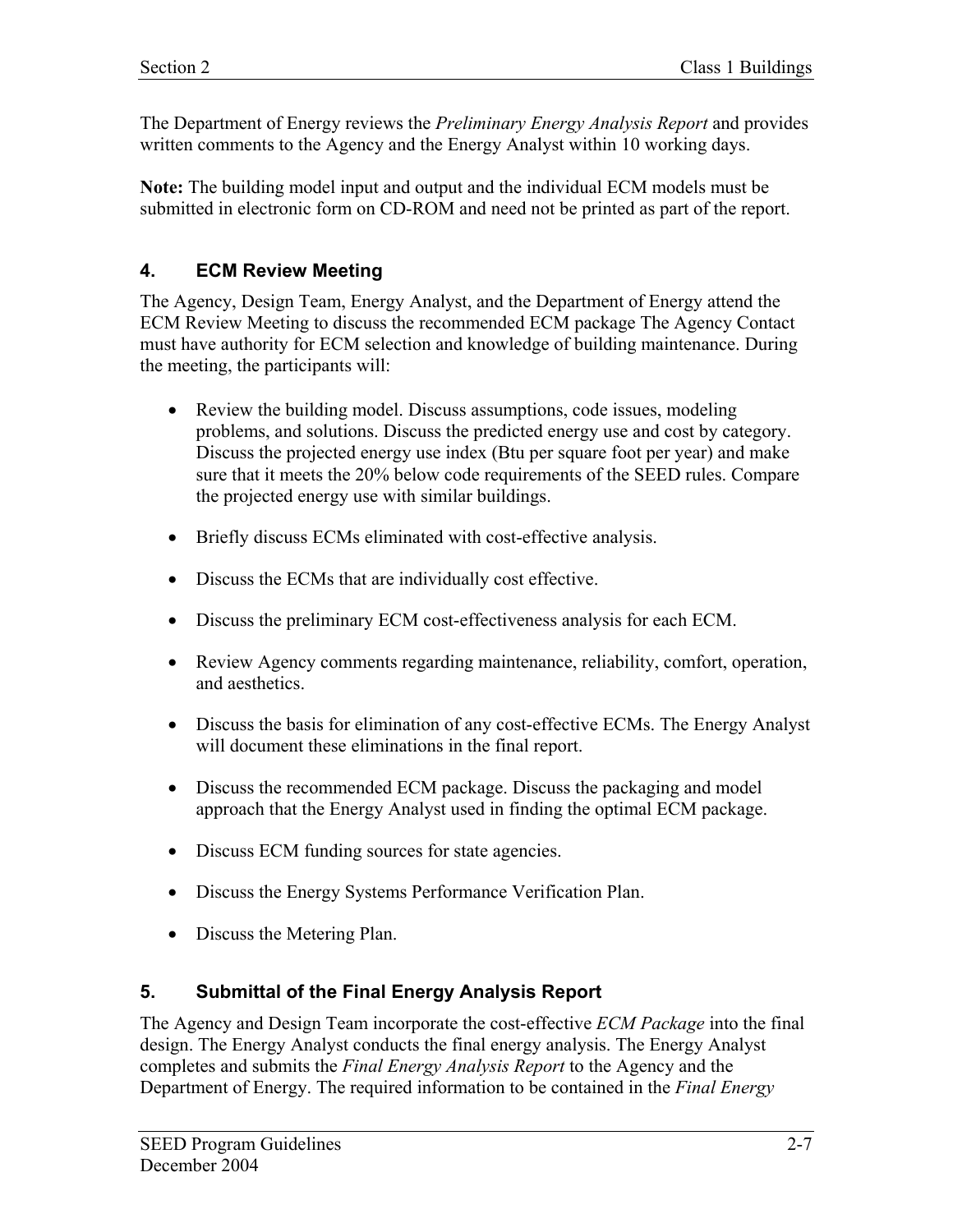*Analysis Report* is shown in Appendix G (see checklists for the Final Energy Analysis and the Appendices). The Department of Energy reviews this final report.

#### **6. Presentation Meeting (optional)**

Only large or complex projects may require a presentation meeting. The Agency, Design Team, Energy Analyst, and the Department of Energy will attend a presentation meeting at which:

- The Energy Analyst:
	- i) Presents a summary building description and energy-use breakdown
	- ii) Describes the recommended ECM Package and economic benefits
	- iii) Identifies other ECMs analyzed or eliminated
- The group discusses any questions regarding ECM implementation

### **IV. CONSTRUCTION DOCUMENTS PHASE**

| <b>CHECKLIST</b> |  |                                                                                                      |  |  |
|------------------|--|------------------------------------------------------------------------------------------------------|--|--|
|                  |  | Recommended ECM Package included in the final building design                                        |  |  |
|                  |  |                                                                                                      |  |  |
|                  |  | Energy Systems Performance Verification Plan and Metering Plan<br>included in Construction Documents |  |  |
|                  |  | Construction Documents in sufficient detail submitted on time                                        |  |  |
|                  |  | Department of Energy written findings and recommendations<br>received                                |  |  |

#### **1. Implementation of Cost-Effective Measures**

To help make sure that the cost-effective measures are implemented, the Agency and the Design Team incorporate the Recommended ECM Package into the final building design.

### **2. Energy Systems Performance Verification Plan**

The Energy Systems Performance Verification Plan should be developed. This is a plan that outlines how the building's energy systems are to be tested during the construction phase and how the building's performance is to be verified with long-term monitoring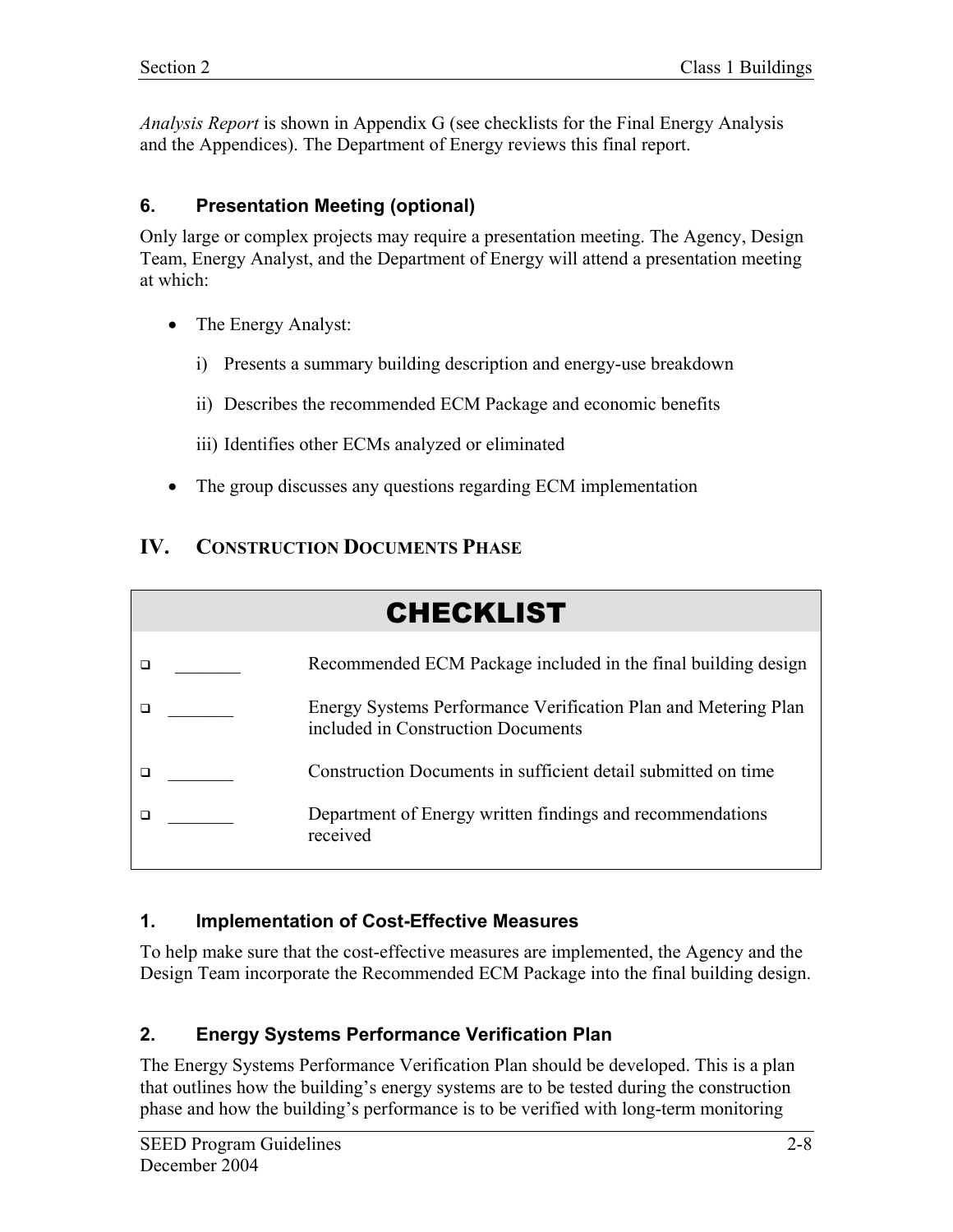during occupancy. Appendix E of the Guidelines outlines the minimum required elements for such a plan.

### **3. Metering Plan Implementation**

The construction documents should reflect the implementation of the Metering Plan.

### **4. Submittal of Final Construction Documents**

The Agency provides the Department of Energy with construction documents in sufficient detail to verify that the ECMs will be included in the final construction documents and specifications *or* no later then at 90% design completion, which ever comes first.

### **5. Review by the Department of Energy**

The Department of Energy reviews this submittal and forwards its written findings and recommendations to the Agency within ten working days after receiving the report, if practicable.

# **V. CONSTRUCTION PHASE**



### **1. Contractor Submittals and Substitutions**

The design firm needs to make sure that the contractor's equipment submittals, requests for substitutions and change orders adhere to the design intent. If requested, the Department of Energy will be available to review such documents.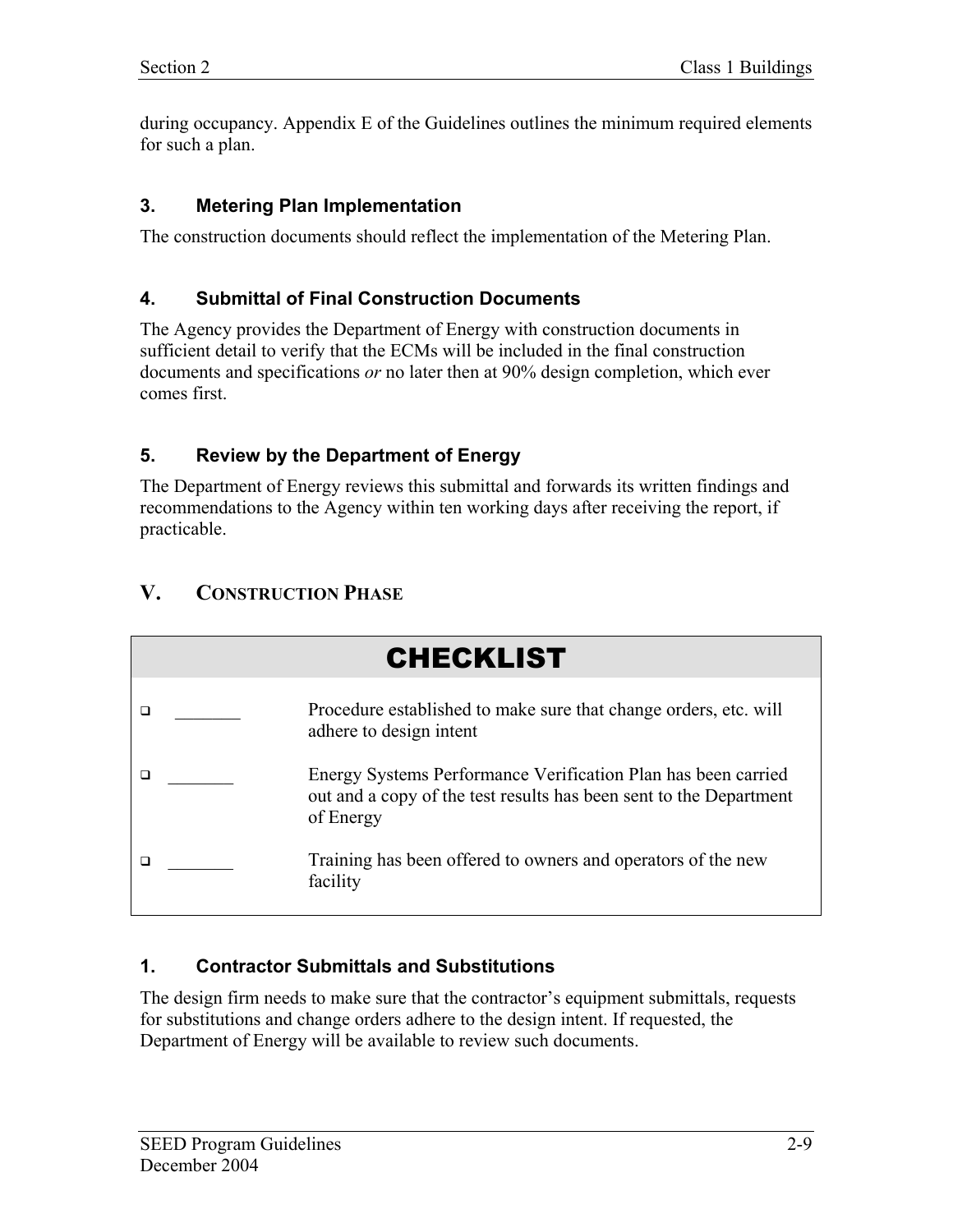### **2. Site Inspections**

To verify that ECMs are installed correctly and operating efficiently, the Department of Energy or its representative may make walk-through site inspections during the installations of ECMs.

### **3. Performance Verification**

At this time, the Agency needs to make sure that the Energy Systems Performance Verification Plan is carried out. After completion of this Verification Plan, the Agency will send a copy of the test reports to the Department of Energy.

# **4. Training**

It is recommended that instruction on the design intent and operation of *the building as a system* be offered to the owners and operators of the new facility. This may be part of the Energy Systems Performance Verification Plan. It is recommended that the training should parallel the operations manual prepared for the owner.

# **VI. OCCUPANCY PHASE**



# **1. Monitoring**

During the first 18 months into occupancy, energy use by the building systems needs to be monitored and compared with the modeling results. In case significant differences between those two results are discovered during this period, the Agency needs to investigate to find the cause. Depending upon the findings: 1) an adjustment can be made in either the model or the operation of the building, or 2) the difference is acceptable to the Agency and the Department of Energy. The Agency sends its finding to the Department of Energy for inclusion in the Biennial Report to the Legislature.